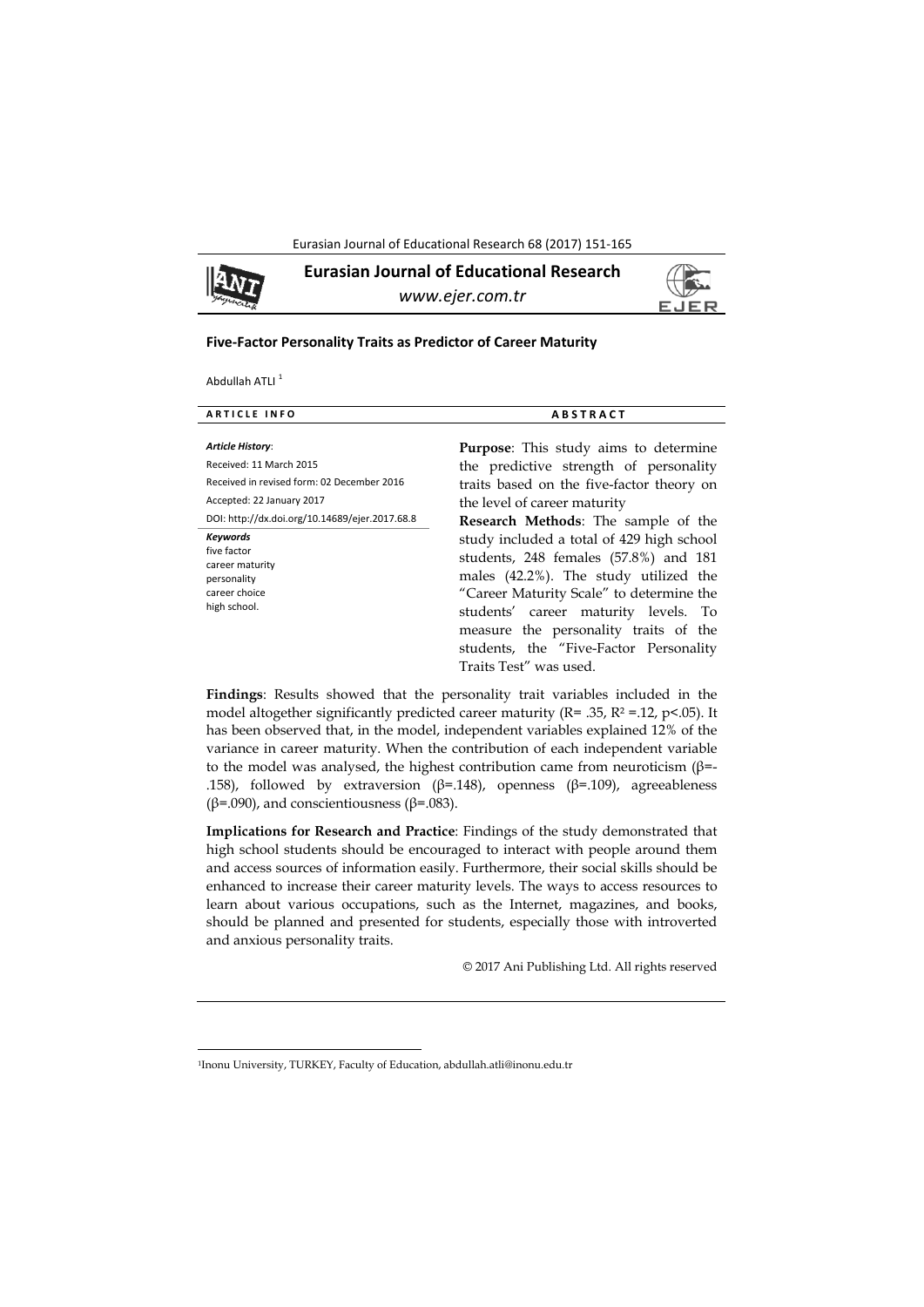## **Introduction**

In Turkey, students begin to determine their career choices during high school. Students attend different types of high schools with distinct curricula aimed at various occupations (e.g. regular, Anatolian, science, technical, health, vocational, religious vocational). However, it is rather difficult to argue that students make these choices based on factors such as their skills, interests, values, and personality traits. In Turkey, factors such as the values endowed to occupations and employment opportunities shape students' choices of high schools. However, students should attain sufficient career maturity to make a healthy career choice. Determining the effects of the personality traits of high school students on career maturity would help to better serve career counselling services and guidance applications for high school students. The career that one selects affects his lifestyle, values, and status in life (Brown, 2003; Kuzgun, 2000). An individual who has selected a suitable profession has a wonderful opportunity to fulfil his psychological needs in life. In that respect, for individuals, selecting appropriate careers also helps to protect their mental health (Binbasioglu, 1983; Brown, 2003; Field, 2008). One of the critical periods for career choice is adolescence. Super and Overstreet (1960) stated that adolescents between the ages of 14 and 18 are in the research phase of career choice. It is expected that individuals of this age group should have defined their field of study and to have formed their decisions of career choices. Individuals should, in this period, shape their professional goals in line with their personality traits and inquire about academic education and certification programs required for certain professions.

To make a correct career choice, certain basic competencies are needed. The concept that defines this competency is career maturity. Super (1977) defined the concept of career maturity as the ability to plan for career choices, raise awareness about different careers, and take responsibility to make a career choice. According to Brown (2003), career maturity is a set of emotional and cognitive traits, including skills to handle situations concerning career choices. When the definitions of career maturity are examined, it can be defined, in general terms, as being informed about various careers and prepared to make appropriate choices for oneself that are coherent with that information (Powell & Luzzo, 1998; Savickas, 1984; Seligman, 1980). Career maturity reflects the readiness for the process of making a career choice. Zunker (2006) stated that certain individuals are not ready to make career choices, and their choices would not be appropriate because of their low career maturity levels. For an individual to make a career choice, that person should have gained a certain level of career maturity as a developmental task. An individual with this awareness and readiness is believed to be capable of formulating more appropriate choices. Research has been executed about the effects of career maturity on one's life. Findings of such research have demonstrated that individuals with higher levels of career maturity make healthier career choices (Patton, Creed, & Muller, 2002) and experience less career uncertainty (Creed & Patton, 2002; Patton & Creed, 2007). Career maturity is affected by many factors: gender (Akbalik, 1991; Busacca & Taber, 2002; Patton & Creed, 2001; Yon, Choi, & Gog, 2012), locus of control (Dhillon & Kaur, 2005), self-concept (Dhillon & Kaur, 2005; Gulbahce, 2007),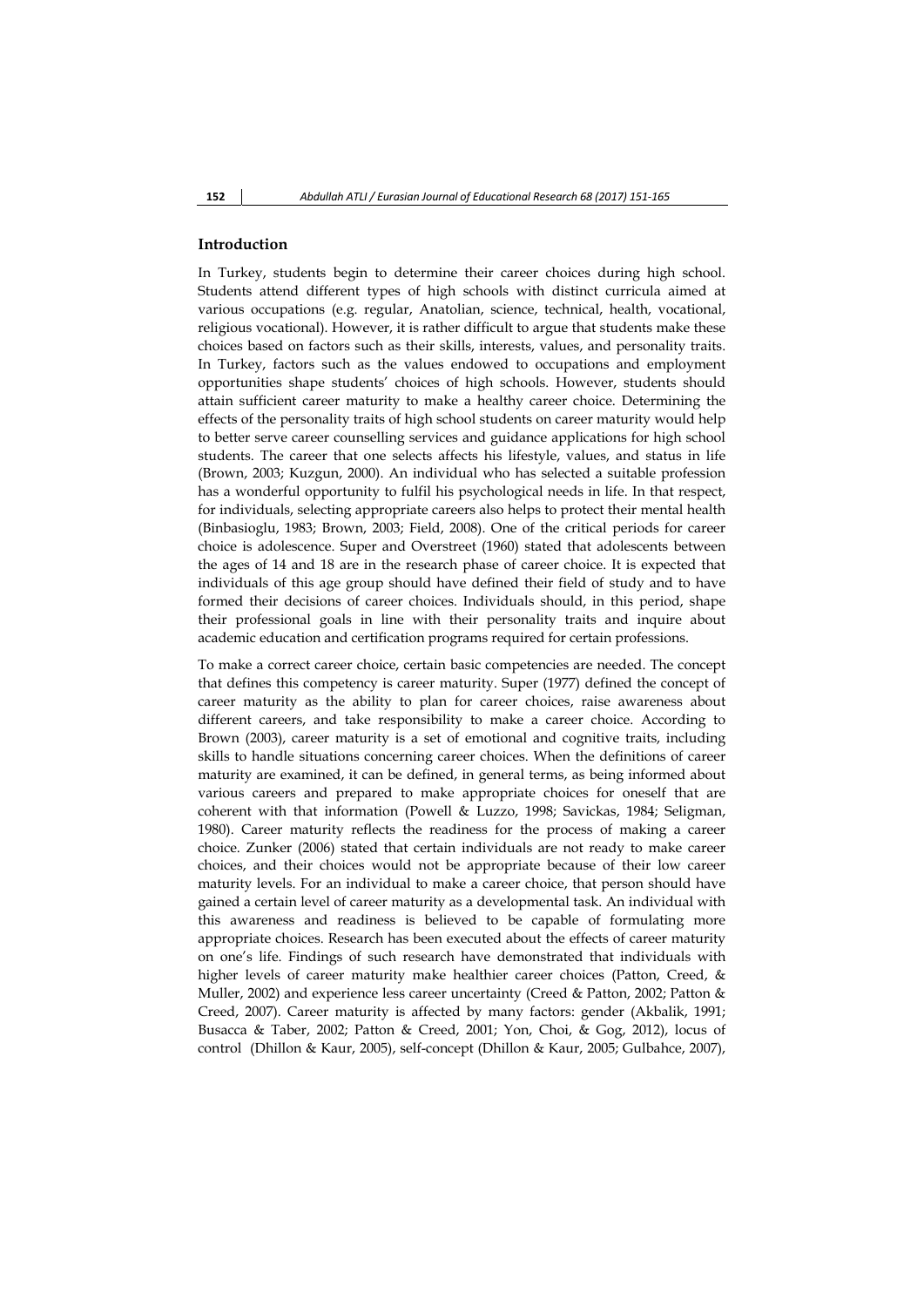academic achievement (Kelly & Colangelo, 1990), work experience (Flouri & Buchanan, 2002), decision-making styles (Blustein, 1987), culture (Patton, Watson, & Creed, 2004), professional value (Post-Kammer, 1987), parental attachment (Choi, Hutchison, Lemberger, & Pope, 2012), generation (Harlow & Bowman, 2016), and socio-economic standing (Yon et al., 2012) are among these factors.

Another factor one should take into consideration during career choice is personality traits. Personality is a factor in determining how an individual would behave under various situations. In that respect, personality affects an individual's career decisions, career choice, job performance, and satisfaction (Crant, 2006). Personality is defined as intellectual, affective, and behavioural differences that distinguish one individual from others (D. H. Hockenbury & S. E. Hockenbury, 2010). Burger (2004) defined personality as consistent autogenous behaviours of an individual. Several approaches were suggested for the elaboration and definition of personality in the literature. One of these approaches is the trait approach. The five-factor personality structure is a generally accepted approach, although there are disagreements about its structuring based on certain basic traits (Goldberg, 1990). Adjectives commonly used in daily language to define personality traits are used to determine five-factor personality traits (Golberg, 1981; Salgado, Viswesvaran, & Ones, 2001; Somer, 1998). The five-factor personality traits are preferred among several personality trait models due to their consistency in defining personality (Bacanli, Ilhan, & Aslan, 2009). In the five-factor model, personality traits are represented as extraversion, neuroticism, agreeableness, conscientiousness, and openness to experience dimensions (Caligiuri, 2000; Costa & McCrae, 1995; Somer & Goldberg, 1999). Individuals with extroverted personalities are characterized with positive emotions, entrepreneurial skills, and strong social relations. These individuals are open to other people from diverse cultural backgrounds and demonstrate elevated levels of socialisation. Individuals with the personality traits of the neuroticism dimension are easily affected by situations causing stress. Since their ability to deal with difficulties is weak, they are emotionally reactive. Due to their frequent emotional changes, they often experience depression, anxiety, and anger. Individuals with agreeableness personality traits have polite, affectionate manners and prefer to work in teams. Individuals with the traits of the conscientiousness dimension are attentive in their behaviour and conscientious, have high inner discipline, display consistent behaviour, and have a high sense of responsibility. Finally, individuals with openness to experience personality traits are curious, versatile thinkers; they are creative, sensitive to changes, imaginative, open to innovations, and risk-taking individuals (Caligiuri, 2000; Costa & McCrae, 1995; Gosling, Rentrow, & Swan, 2003; John & Srivastava, 1999; McCrae & Costa, 2006; Moody, 2007; Roccas, Sagiv, Schwartz, & Knafo, 2002; Watson & Clark, 1992). Studies demonstrate that personality affects career maturity (Liu, Peng, Mao, & Wong, 2016; Lundberg, 1995), career decidedness (Lounsbury, Hutchens, & Loveland, 2005), career success (Seibert & Kraimer, 2001), career performance (Barrick & Mount, 1991; Yelboga, 2006), career explorations (Nauta, 2007), and career satisfaction (Lounsbury, Park, Sundstrom, Williamson, & Pemberton, 2004). Since the above-mentioned five-factor classification is widely accepted as an adequate classification of personality traits (McCrae & Costa, 2006;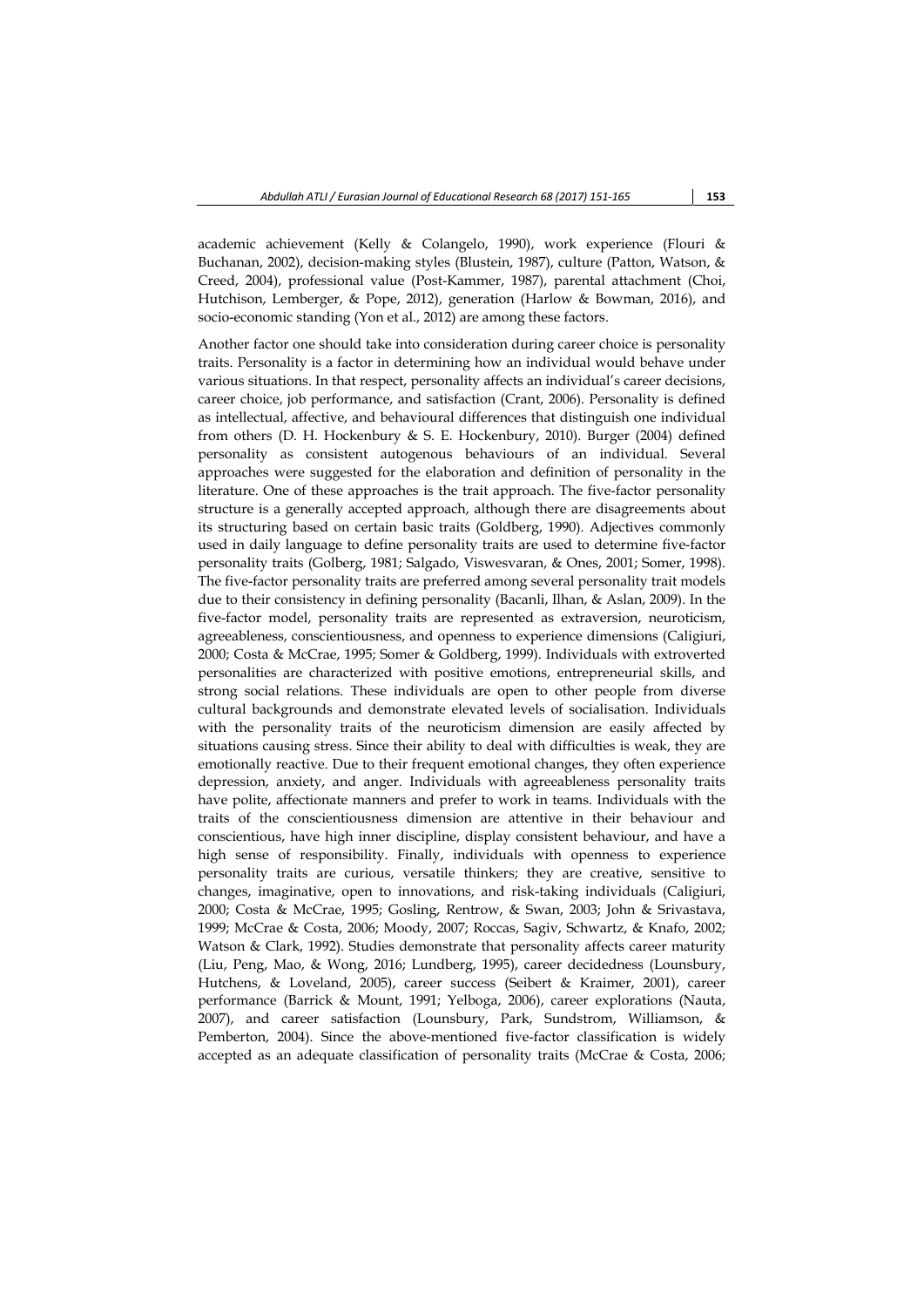Paunonen, Jackson, Forsterling, & Trezebinski, 1992; Somer, 1998), the personality traits of high school students in this study are based on the five-factor classification.

Studies conducted on career maturity in Turkey (Akbalik, 1991; Gulbahce, 2007), usually entail determination of the students' career maturity levels and analysing them with respect to several variables. However, these studies did not research the effects of personality traits on career maturity levels. Thus, it is believed that the present study would contribute to the literature on the determination of career maturity levels of high school students with different personality traits. The findings of the study would help school guidance counsellors to determine various levels of counselling that students with different personality traits would need concerning their career choices.

This study aims to examine the relationship between the personality traits of high school students based on the five-factor theory (i.e. extraversion, neuroticism, agreeableness, conscientiousness, and openness to experience) and their levels of career maturity. Data collected from 429 high school students were assessed to answer the following questions:

- 1. What is the level of correlation between the personality traits of high school students and their career maturity?
- 2. To what extent do the personality traits of high school students predict their career maturity?

### **Method**

#### *Research Design*

This study is a quantitative research that uses the associational survey method. This survey design is used to describe the dispositions, attitude, or views quantitatively or numerically in a population through studies conducted for a sample selected from that population (Creswell, 2014). To benefit from the advantages of the survey design, e.g. economy and rapid data collection, Career Maturity and Five-factor Personality Traits scales were used as data collection tools. Data was collected from high school students using the single-session group application method (Fowler, 2009). The relationship between the dependent variable of the study, career maturity, and the independent variable of the study, the five-factor personality traits, was analysed using a multi-linear regression analysis.

## *Research Sample*

The milieu of the study, Malatya province, is a metropolitan city in the Eastern Anatolia region in Turkey with a population of over 740,600. The population of the study consisted of 15,119 high school students in Yesilyurt, the central district of Malatya province. To select the study sample, the nonprobabilistic convenience sampling method (Creswell, 2014) was utilised due to the accessibility and convenience of the participants. For the sample of the study, a total of 429 high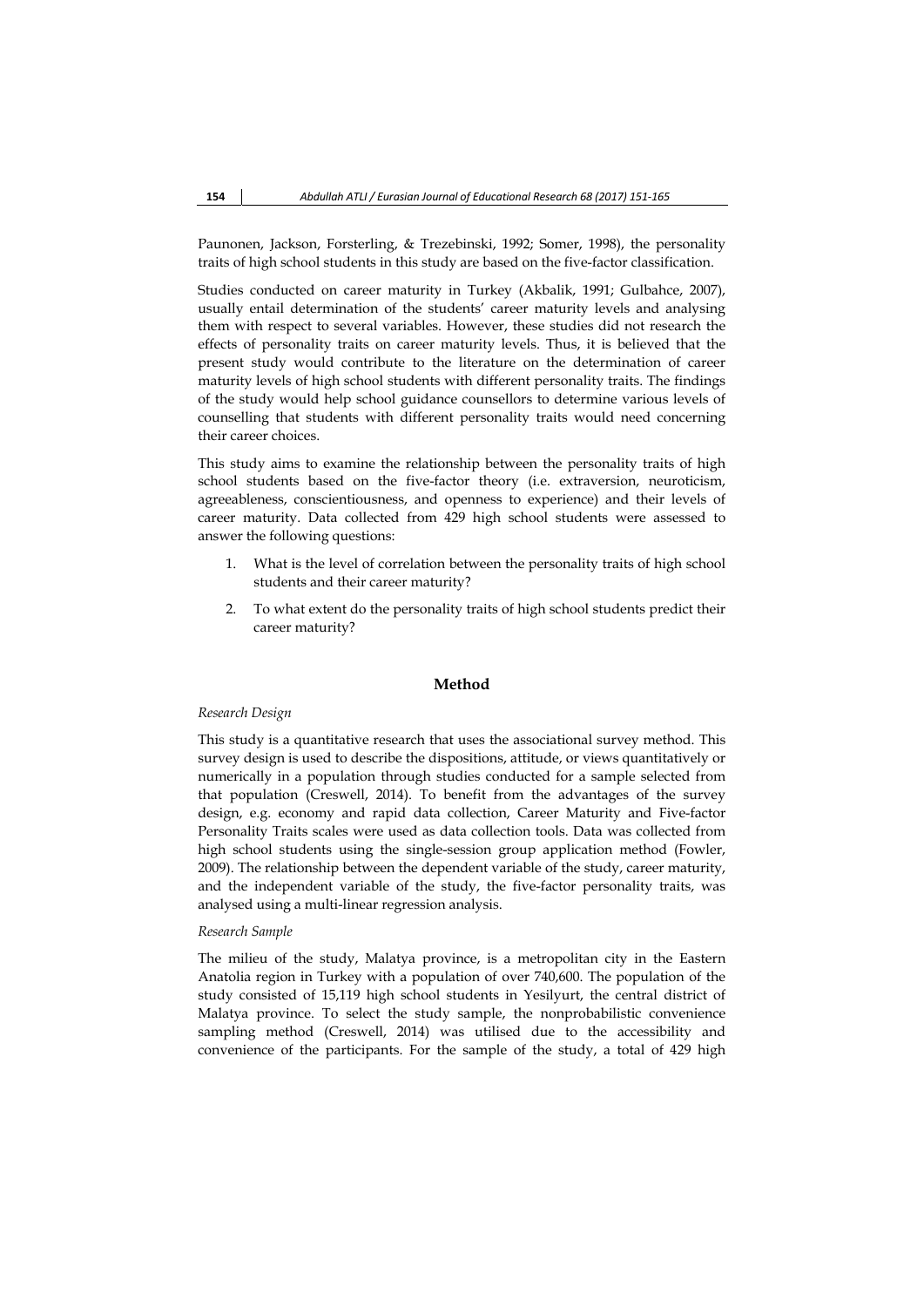school students were selected, 248 females (58%) and 181 males (42%). Of the students in the sample, 39 (9%) were in 9<sup>th</sup> grade, 128 (30%) were in 10<sup>th</sup> grade, and 262 (61%) were in 11th grade during the study.

#### *Research Instruments*

Career Maturity Scale (CMS): Originally developed by Crites (1978) to determine the career maturity levels of high school students, CMS was adapted to Turkish by Kuzgun and Bacanlı (1996). The scale, developed as a 5-point Likert rating scale (*not applicable at all* to *totally applicable to me*), contains 40 items. Out of the 40 items, 19 items reflect favourable attitudes and behaviours regarding career maturity (e.g. "I search for resource materials to know better about different professions."), while 21 items reflect unfavourable attitudes and behaviours (e.g. "I think my elders know which profession is appropriate for me better"). A high score obtained from the scale shows an elevated level of career maturity. Cronbach's Alpha coefficient of the scale was estimated to be .89. Furthermore, a significant positive correlation was found in validity studies for the scale between the scores the students obtained from the scale and their university entrance exam scores (.39).

Five-Factor Personality Traits Scale (FFPT): FFTP was developed by John, Donahue, and Kentle (1991) to obtain a five-factor personality scale, which is easy to apply, short, suitable, and applicable in different languages and cultures. The assessment is a 5-point Likert type scale (*I do not agree at all* to *I completely agree*) with 44 items, which includes the following categories: extraversion, measured with eight items (e.g. "I consider myself talkative"); agreeableness, measured with nine items (e.g. "I consider myself to be a forgiving person"); conscientiousness, measured with nine items (e.g. "I consider myself someone who does all his duties completely"); neuroticism, measured with eight items (e.g. "I consider myself depressed and melancholic"); and openness to experience, measured with 10 items (e.g. "I consider myself to have a high imagination"). Sumer and Sumer conducted the Turkish adaptation of the scale within an international project (Schmitt, Allik, McCrae, & Benet-Martinez, 2007).

#### *Data Analysis*

In line with the purpose of the study, a correlation analysis was executed to determine the relationship between the variables, and a multiple regression analysis was implemented to examine the predictive strength of each independent variable on career maturity. The data set was found to meet the assumptions of regression analysis after examining the assumption criteria required by the random effects model in multiple regression analysis: multivariate normal distribution of variables and random selection of the participants within the population. Prior to the implementation of the multiple regression analysis, Mahalanobis and Durbin Watson criteria were examined to ensure that the data was distributed normally, which is a necessary theoretical criterion in multiple regression analysis. The Mahalanobis value was also found to be lower than 25 and the Durbin Watson value was found to be between 1.5 and 2.5, which suggest that the data was distributed normally. It was also observed that the correlation coefficients between the variables that entered the model were below .70, suggesting that there were no multicollinearity problems. It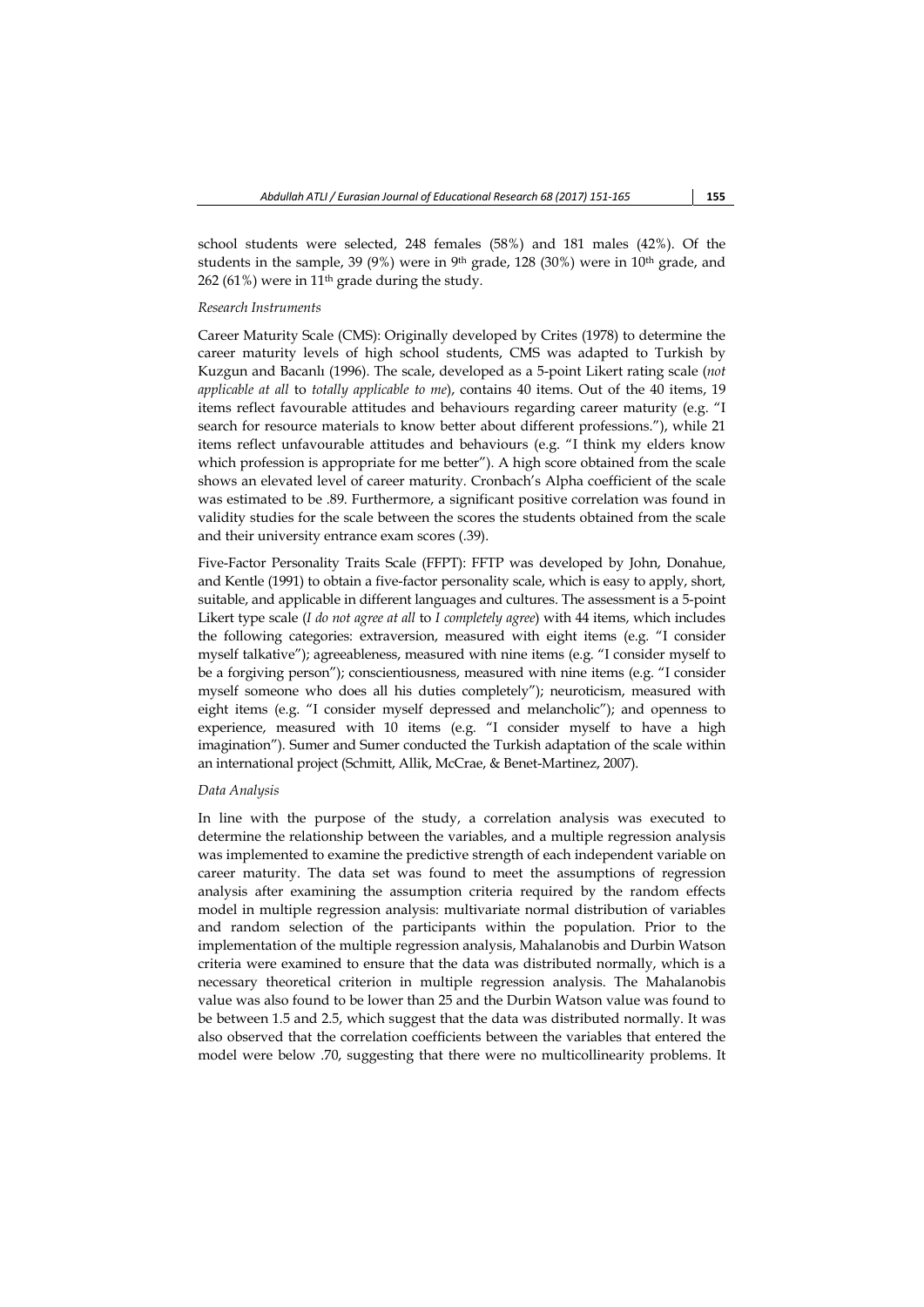has been noted that the number of participants in regression analysis should be 50+8k (k=number of variables) times each independent variable (Field, 2009).

## **Results**

The intercorrelations between career maturity and personality types are provided in Table 1.

## **Table 1.**

 *Correlation Coefficients Between Variables* 

|                      | М      | $SD \quad 1$ |                | $\overline{2}$ | $\overline{\mathbf{3}}$ | $\overline{4}$ | .5              | 6              |
|----------------------|--------|--------------|----------------|----------------|-------------------------|----------------|-----------------|----------------|
| 1. Career maturity   | 146.90 | 19.79        | $\overline{1}$ |                |                         |                |                 |                |
| 2. Extraversion      | 3.45   | .79          | $21**$         | $\overline{1}$ |                         |                |                 |                |
| 3. Conscientiousness | 3.62   | .57          | $.18**$        | $-.01$         | $\overline{1}$          |                |                 |                |
| 4. Openness          | 3.49   | .60          | $.19**$        | $.30**$        | $.19**$                 | $\mathbf{1}$   |                 |                |
| 5. Agreeableness     | 3.68   | .53          | $.19**$        | .07            | $.40**$                 | $.11^*$ 1      |                 |                |
| 6. Neuroticism       | 2.78   | .71          | $-23**$        | $-15**$        | $-.25**$                |                | $-.06$ $-.29**$ | $\overline{1}$ |

 $(*)=p<0.5;$   $(*)=p<.01$ 

When the intercorrelations between career maturity and personality types in Table 1 are examined, the correlation values are seen to range between -.29 and .40. The findings reflect that there are statistically significant positive correlations between career maturity and extraversion ( $r=0.21$ ,  $p<0.05$ ), agreeableness ( $r=0.19$ ,  $p<0.05$ ), openness to experience ( $r=$ .19,  $p$ <.05), and conscientiousness ( $r=$ .18,  $p$ <.05). There is a negative significant relationship between career maturity and neuroticism (r=-.23, p<.05).

## **Table 2.**

*Multiple Regression Analysis results on prediction of Five Factor Personality Traits for Career Maturity* 

| Predicted          | Predicting                                                          | B        | SE.    | ß      | t        |      |  |  |
|--------------------|---------------------------------------------------------------------|----------|--------|--------|----------|------|--|--|
| Variable           | <b>Variables</b>                                                    |          |        |        |          | p    |  |  |
| Career<br>Maturity | Constant                                                            | 111.385  | 10.836 |        | 10.279   | .000 |  |  |
|                    | Extraversion                                                        | 3.702    | 1.215  | .148   | 3.048    | .002 |  |  |
|                    | Conscientiousness                                                   | 2.859    | 1.762  | .083   | 1.623    | .105 |  |  |
|                    | Openness                                                            | 3.566    | 1.596  | .109   | 2.235    | .026 |  |  |
|                    | Agreeableness                                                       | 3.305    | 1.866  | .090   | 1.772    | .077 |  |  |
|                    | Neuroticism                                                         | $-4.392$ | 1.356  | $-158$ | $-3.238$ | .001 |  |  |
|                    | Multiple R=.347. R <sup>2</sup> = .12; F(4,424)= 11.560, $p < 0.05$ |          |        |        |          |      |  |  |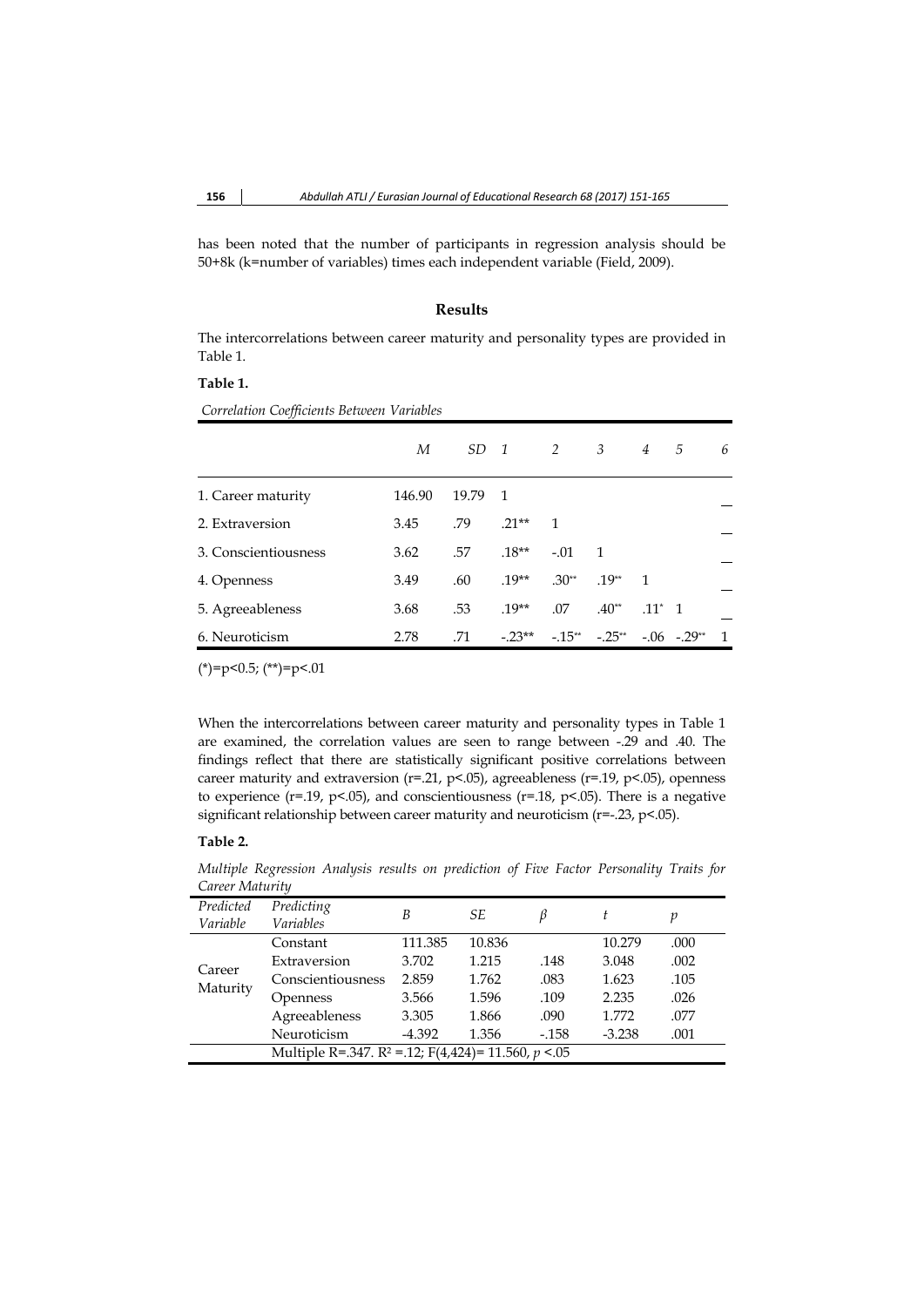Table 2 demonstrates that independent variables included in the model altogether significantly predict career maturity ( $R = .35$ ,  $R^2 = .12$ ,  $F(4.424) = 11.56$ ,  $p < .05$ ). It has been observed that, in the model, the independent variables explained 12% of the variance in career maturity. When the contribution of each independent variable was analysed, the highest contribution was observed to come from neuroticism  $(\beta = -158)$ , p<.05), followed by extraversion (β=.148, p<.05), openness to experience (β=.109, p<.05), agreeableness (β=.090, p<.05), and conscientiousness (β=.083). However, the contribution of conscientiousness and agreeableness variables to the model was found insignificant.

## **Discussion and Conclusion**

Findings of the study demonstrated that extraversion, openness to experience, and neuroticism among five-factor personality traits significantly predict career maturity. A positive relationship was observed between extroverted personality traits and career maturity. Career maturity entails individuals making inquiries about careers and obtaining this information by communicating with others, if unsuccessful in their initial inquiries. Extroverted individuals are sociable and initiative (Brislin & Kevin, 2006; Gosling et al., 2003; John & Srivastava, 1999). Because extroverted individuals have high communication skills (Kail & Cavanaugh, 2008), it is easy for them to receive information and comments from various individuals about different professions (Zel, 2001). Thus, it would be expected that individuals with extroverted personality traits have higher career maturities. Parallel to the findings of this study, certain other studies have demonstrated that extroverted individuals have elevated levels of career maturity (Savickas, Briddick & Watkins, 2002), career satisfaction (Seibert & Kraimer, 2001), and career decisiveness (Lounsbury et al., 2005).

Another finding of the study is that openness to experience personality traits positively predict career maturity. Individuals with an open personality are open to information derived from the external world. Individuals with these personality traits aim to renew, change, and explore and discover things, and they satisfy this need usually via reading and travelling activities (McCrae, 1994). Nauta (2007) stated that individuals with openness personality types are more aware of and in need of information on career choices than others. Career maturity also necessitates reading books to learn more about careers, researching one's own skills and career values, and a dynamic research process. In that respect, the investigative and exploratory character of the open personality entails exploration and investigation of careers and the business world, as well. Researching, assessing, and relating careers to one's own skills increase the career maturity levels of individuals with openness personality traits.

Another finding of this study is that neurotic personality traits negatively predict career maturity. Neurotic personality traits involve several negative characteristics, such as being introverted, insecure, and overreacting under stress (Gosling et al., 2003; John & Srivastava, 1999; Weiten, 2010). Neurotic personality types tend to consider problems they face as frightful situations that cause more stress, instead of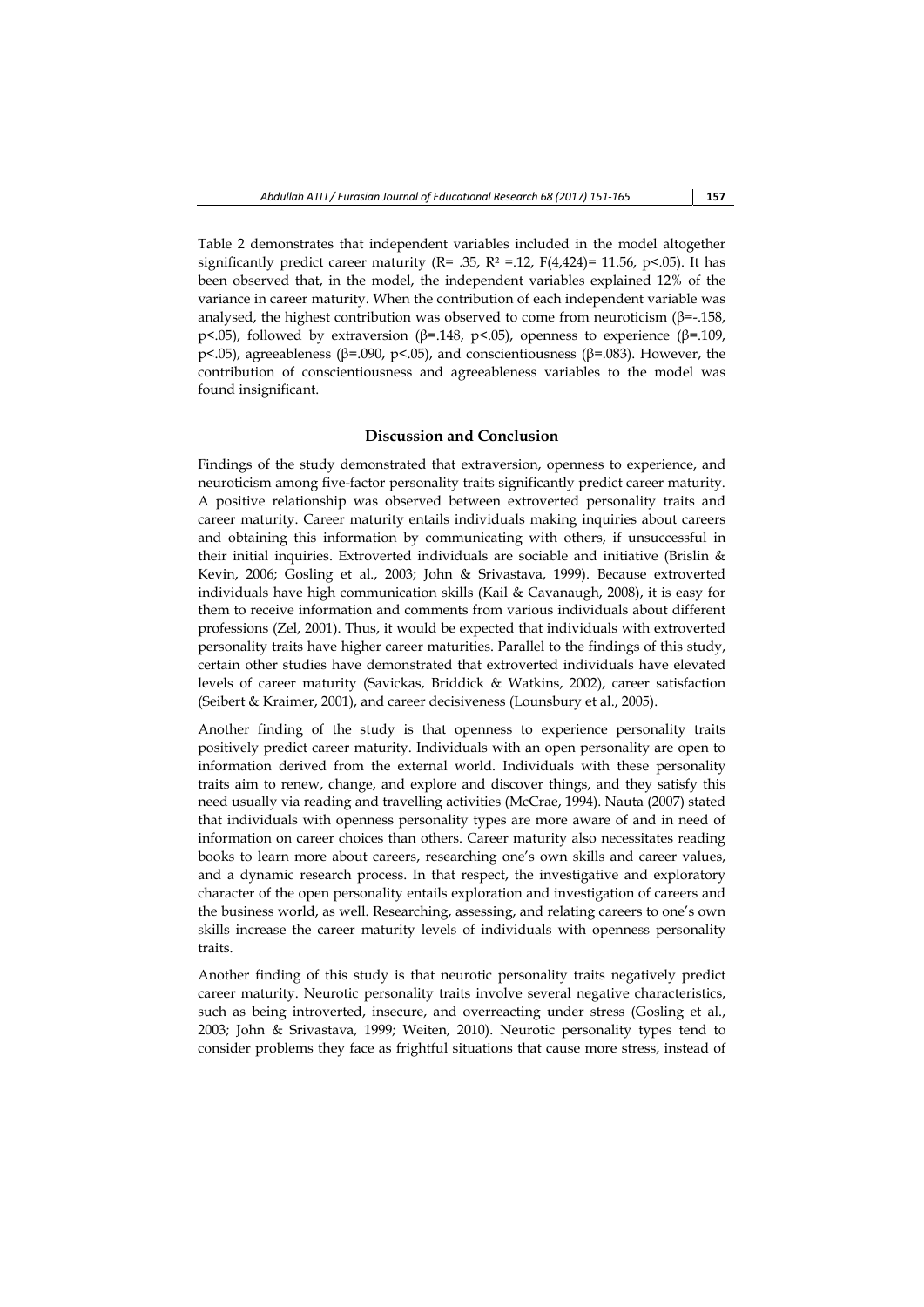viewing them as a challenge in the learning process (David & Suls, 1999). Since individuals with these personality traits are insecure and usually introverted people, they are not highly motivated to pursue developments and features about careers (Kaplan & Brown, 1987). Decision-making and teamwork skills are low in neurotic types, which prevents such individuals from enjoying their jobs (Crant, 2006; Seibert & Kraimer, 2001). Instead of noticing novelties around oneself and harmonising with the environment, neurotic personality types become more introverted, scared, and tend to pull back, which are factors that inversely affect career maturity. Negative traits of neurotic personality types cause them to experience career indecision and can decrease their job performance (Yelboga, 2006).

The findings of this study, in which the role of personality traits of high school students on predicting their career maturity levels were analysed, demonstrated that extraversion, openness to experience, and neuroticism personality traits significantly predict the level of career maturity. While extraversion and openness personality traits predict career maturity positively, neuroticism personality traits predict career maturity in a negative way. It has been observed that individuals who can interact easily with others and who are social have higher career maturity levels. Likewise, having an open personality type, i.e. openness to improvement, questioning oneself, and having an inquiring personality, predicts career maturity positively and significantly. On the contrary, neurotic personality types lacks self-esteem, are introverted, and regard change as a threat to his being, which predicts career maturity negatively and significantly. Findings of the study demonstrated that high school students should be encouraged to interact with people around them and easily access sources of information. In addition, their social skills should be enhanced in order to increase their career maturity levels. The ways to access resources to learn about various occupations, such as the Internet, magazines, and books, should be planned and presented for students, especially those with introverted and anxious personality traits. While individuals with extroverted and open personalities could access information about their traits and the requirements of careers using their communications skills and motivation to learn, the students with neurotic personality traits do not possess the same strong characteristics. Thus, neurotic types should be helped by planning their access to information regarding the process of career choice without endangering the boundaries of their personality traits, and without causing expectations for them to have excessive social contact. Furthermore, certain suggestions could be proposed for researchers interested in the subject within the findings and limitations of this study. Primarily, it would be rewarding to test the validity of the findings acquired by the study on different sample groups. The findings of this study reflect an indirect observation achieved through the use of scales. Further detailed and qualitative studies could be conducted to examine the processes high school students with different personality types experience, the difficulties they face, and how they deal with these difficulties.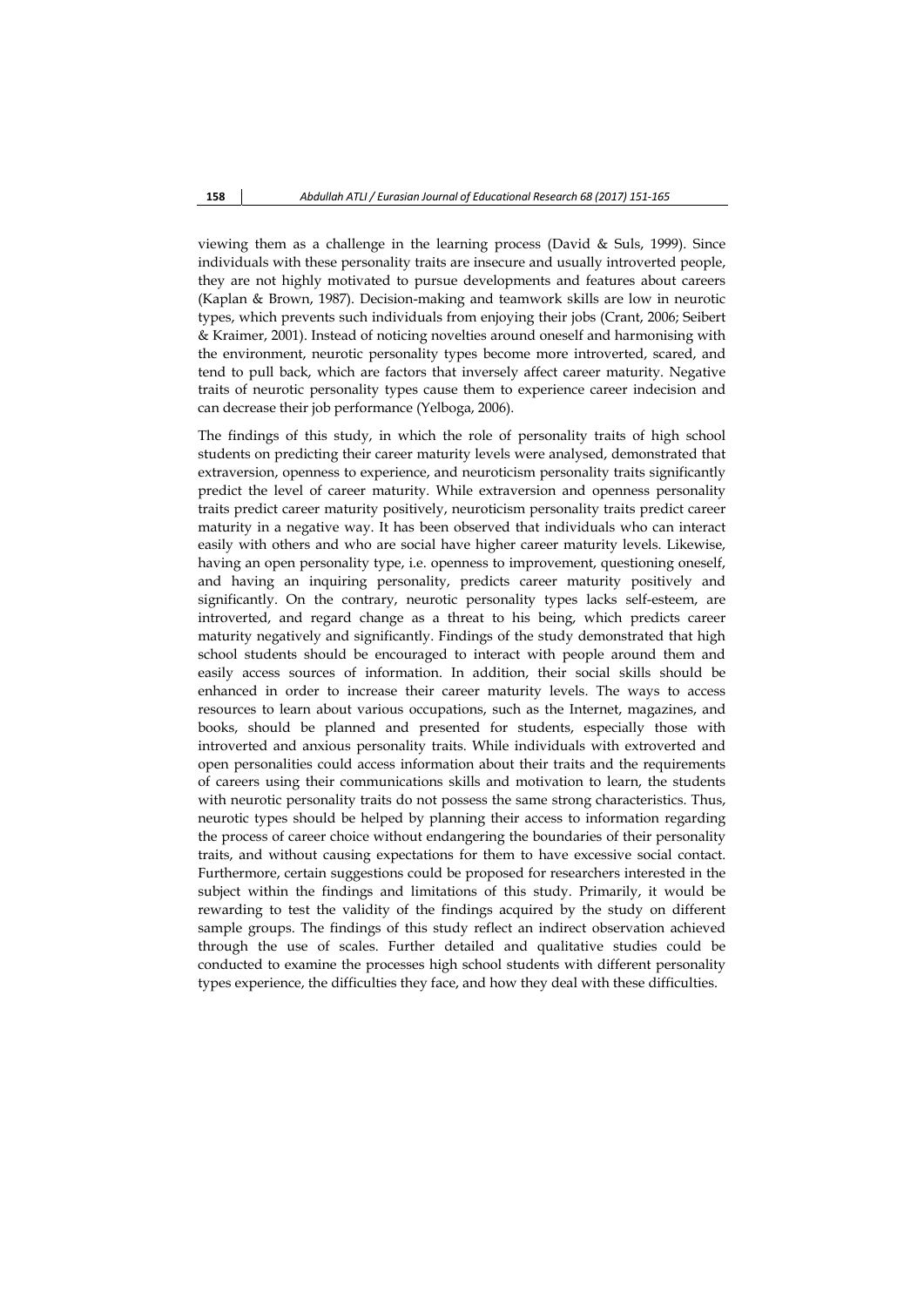## **References**

- Akbalik, G. (1991). *Career maturity of secondary school students* (Unpublished master dissertation) [Ortaokul III. sinif ogrencilerinin mesleki olgunluk duzeyleri]. Ankara University, Ankara, Turkey.
- Bacanli, H., İlhan, T., & Aslan, S. (2009). *Development of a personalıty scale based on five factor theory: Adjective based personality test* (ABPT) [Bes faktor kuramina dayali bir kisilik olceginin gelistirilmesi: Sifatlara dayalı kisilik testi]. *Turk Egitim Bilimleri Dergisi*, *7*(2), 261-279.
- Barrick, M.R., & Mount, M. K. (1991). The big five personality dimensions and job performance: A meta-analysis. *Personnel Psychology*, *44(1)*, 1-26. DOI: 10.1111/j.1744-6570.1991.tb00688.x
- Binbasioglu, C. (1983). *Counseling* [Rehberlik] (4.Edition). Ankara: Binbasioglu Yayincilik.
- Blustein, D. J. (1998). A canonical analysis of career choise crystallization and vocational maturity. *Journal of Counseling Psychology*, *35*(3), 294-297.
- Brislin, R. W., & Kevin, D. L. (2006). Culture, personality and people's uses of time: Key interrelationships. In M. Hersen, J. C. Thomas, & D. L. Segal (Eds.). *Comprehensive handbook of personality and psychopatology* (pp. 44-64). New Jersey: John Wiley and Sons.
- Brown, D. (2003). *Career information, career counseling and career development*. ABD: Pearson Education, Inc.
- Burger, J. M. (2006). *Personality* (İ. D. Erguvan Trans.). İstanbul: Kaknus Yayinlari.
- Busacca L. A., & Taber, B. J. (2002) The career maturity inventory-revised: A preliminary psychometric investigation. *Journal of Career Assessment*, *10*(4), 441-145. DOI: 10.1177/1069072702238406
- Caligiuri, P. M. (2000). The big five personality characteristics as predictors of expatriate's desire to terminate the assignment and supervisor-rated performance. *Personnel Psychology*, *53*(1), 67-68. DOI: 10.1111/j.1744- 6570.2000.tb00194.x
- Choi, S., Hutchison, B., Lemberger, M. E., & Pope, M. (2012). A longitudinal study of the developmental trajectories of parental attachment and career maturity of South Korean adolescents. *The Career Development Quarterly*, *60*(2), 163-177. DOI: 10.1002/j.2161-0045.2012.00014.x
- Costa, P. T., & McCrae, R. R. (1995). Domains and facets: Hiyerarchical personality assessment using the revised neo personality inventory. *Journal of Personality Assessment*, *64*(1), 21-50.
- Crant, J.M. (2006). Personality and careers. In J. Greenhaus & G. Callanan (Eds.), *Encylopedia of career development* (pp. 627-634). SAGE Reference Publication.
- Creed, P.A., & Patton, W. (2002). Predicting two components of career maturity in school based adolescents. *Journal of Career Development*, *29*(4), 277-290.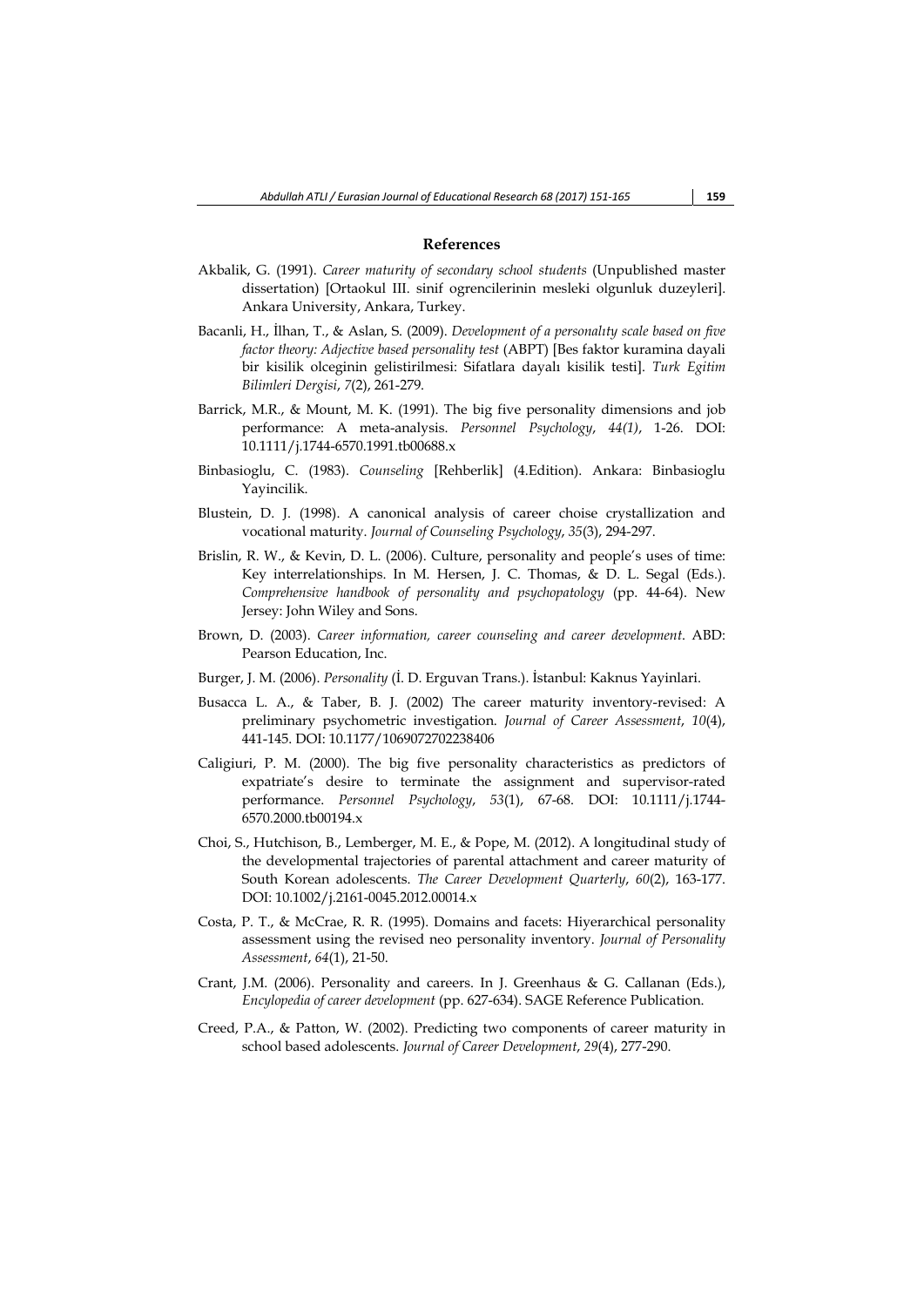- Creswell, J.W. (2014). *Research design qualitative, quantitative, and mixed methods approaches* (Fourth Editions). SAGE Publications, Inc.
- David, J. P., & Suls, J. (1999). Coping efforts in daily life: Role of big five traits and problem appraisal. *Journal of Personality*, *67*(2), 265-294.
- Dhillon, U., & Kaur, R. (2005). Career maturity of school children. *Journal of the Indian Academy of Applied Psychology*, *31*(1), 71-76.
- Field, A. P. (2009). *Discovering statistics using SPSS: and sex and drugs and rock 'n' roll* (third edition). London: Sage publications.
- Field, S. (2008). *Career coach: Managing your career in education*. New York: Ferguson Publishing, Inc.
- Flouri, E., & Buchanan, A. (2002). The role of work-related skills and career role models in adolescent career maturity. *The Career Development Quarterly*, *51*(1), 36-43. DOI: 10.1002/j.2161-0045.2002.tb00590.x
- Fowler, F. J. (2009). *Survey research methods* (Fourth Editions). Thousand Oaks CA: Sage Inc.
- Goldberg, L. R. (1981). Language and individual differences: The search for universals in personality lexicons. In L. Wheeler (Ed.) *Review of personality and social psychology* (pp.141-165). Beverly Hills, CA: Sage.
- Goldberg, L. R. (1990). An alternative description of personality: The big-five factor structure. *Journal of Personality and Social Psychology*, *59*(6),1216-1229.
- Gosling, S. D., Rentfrow, B. J., & Swan, W. B. J. (2003). A very brief of the big five personality domains. *Journal of Research in Personality*, *37*(2003), 504-528. doi:10.1016/S0092-6566(03)00046-1
- Gulbahce, A. (2007). *An analysis of self image and social comparison of the students who have different career maturity levels* [Mesleki olgunluk duzeyleri farklı olan ogrencilerin sosyal karsilastirma ve benlik imgelerinin incelenmesi] (Unpublished doctoral dissertation). Ataturk Universitesi, Erzurum, Turkey.
- Harlow, A. J., & Bowman, S. L. (2016). Examining the career decision self-efficacy and career maturity of community college and first-generation students. *Journal of Career Development*, *43*(6) 512-525. DOI: 10.1177/0894845316633780
- Hockenbury, D. H., & Hockenbury, S.E. (2010). *Psychology*. New York: Worth Publishers.
- John, O. P., & Srivastava, S. (1999). The big five trait taxonomy: History, measurement and theoretical perspectives. Pervin, L.A., & John, O.P. (Eds.). *Handbook of personality* (pp. 102-138). New York: Guilford Press.
- Kail, R.V., & Cavanaugh, J. C. (2008). *Human development: A life-span view* (5th edition). Belmont, CA: Wadsworth/ Cengage Learning.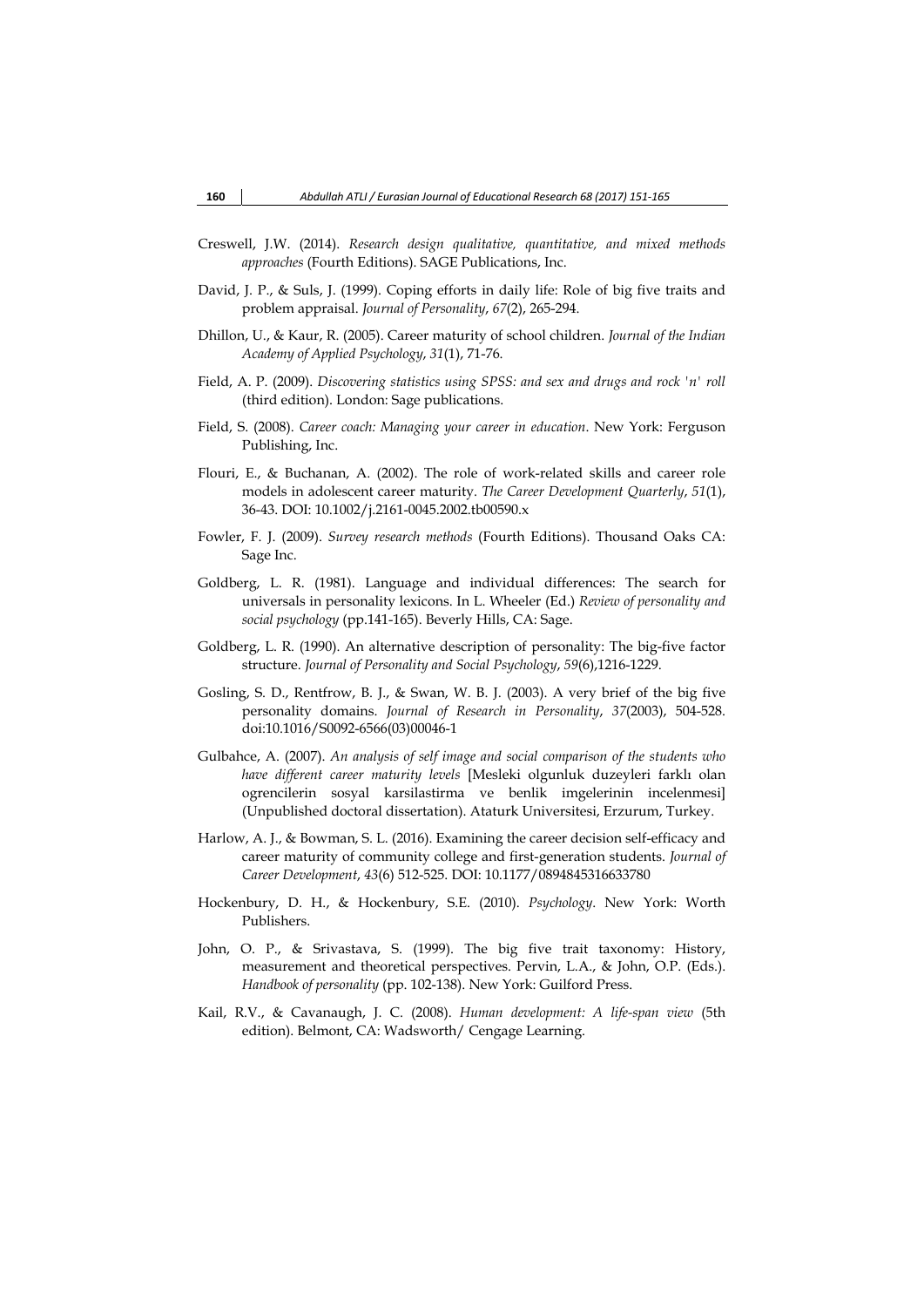- Kaplan, D. M., & Brown, D. (1987). The role of anxiety in career indecisiveness. *Career Development Quarterly*, *36*(2), 148-162.
- Kelly, K. R., & Colangelo, N. (1990). Effects of academic ability and gender on career development. *Journal of The Educations of Gift*e*d*, *13*(2),168-175.
- Kuzgun, Y., & Bacanli, F. (1996). *Mesleki olgunluk olcegi el kitabi* [Career maturity scale manual]. Ankara: MEB Talim Terbiye.
- Kuzgun, Y. (2000). *Meslek danismanligi kuramlar uygulamalar*. Nobel Yayin Dagitim. Ankara
- Liu, Y., Peng, K.Z., Mao, Y., & Wong, C.S. (2016). Different forms of relationships between vocational interests and career maturity in Chinese context. Journal of Career Development, 4(1), 1-15. DOI: 10.1177/0894845316661831
- Lounsbury, J. W., Hutchens, T., & Loveland, J. M. (2005). An investigation of big five personality traits and career decidedness among early and middle adolescents. *Journal of Career Assessment*, *13*(1), 25-39. DOI: 10.1177/1069072704270272
- Lounsbury, J. W., Park, S. H., Sundstrom, E., Williamson, J. M., & Pemberton, A. E. (2004). Personality, career satisfaction and life satisfaction: Test of a directional model. *Journal of Career Assessment*, *12*(4), 395-406. DOI: 10.1177/1069072704266658
- Lundberg, D. J. (1995). *A comparison of career maturity and personality preferences between Mexican-American and Anglo-American adolescents* (Unpublished doctoral dissertation). University of North Carolina, Greensboro.
- McCrae, R. R., & Costa, P. T. (2006). *Personality in adulthood, A five-factor theory perspective* (Second Edition). New York: Guilford Press.
- Moody, M. C. (2007). *Adaptive behaviour in intercultural environments: The relationship between cultural intelligence factors and big five personality traits* (Unpublished doctoral dissertation). George Washington University, Washington.
- Nauta, M. M. (2007). Career interests, self-efficacy, and personality as antecedents of career exploration. *Journal of Career Assessment*, *15*(2), 162-180. DOI: 10.1177/1069072706298018
- Patton, W., & Creed, P. (2007). The relationship between career variables and occupational aspirations and expectations for Australian high school adolescents. *Journal of Career Development*, *34*(2), 127-148. DOI: 10.1177/0894845307307471
- Patton, W., & Creed, P. A. (2001). Developmental issues in career maturity and career decision status. *The Career Development Quarterly, 49*(4), 336-351. DOI: 10.1002/j.2161-0045.2001.tb00961.x
- Patton, W., Creed, P. A., & Muller J. (2002). Career maturity and well-being as determinants of occupational status of recent school leavers: A brief report of an Australian study. *Journal of Adolescent Research*, *17*(4), 425-435.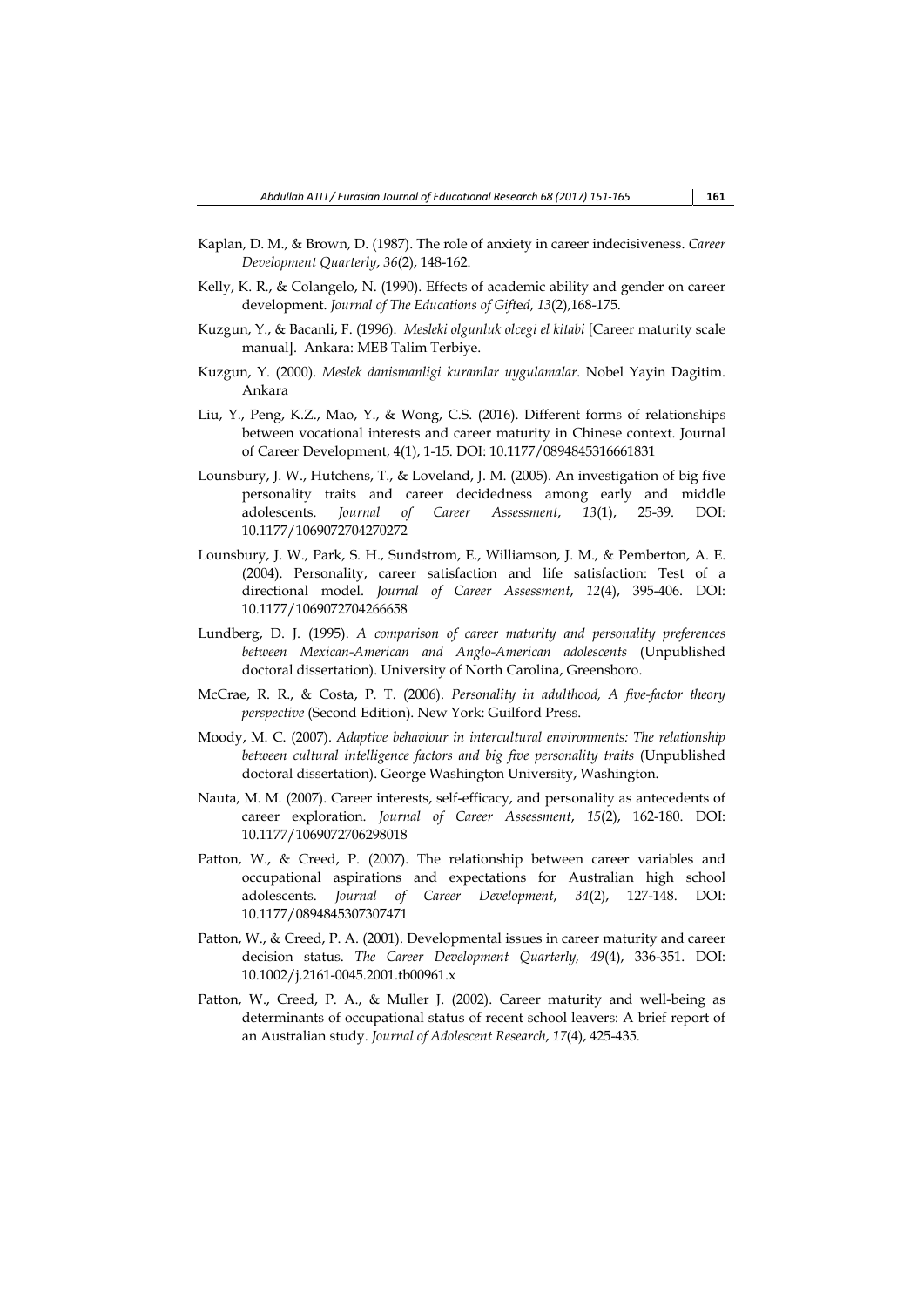- Patton, W., Watson, M. B., & Creed, P. A. (2004). Career maturity of Australian and South African high school students: Developmental and contextual explanations. *Australian Journal of Career Development*, *13*(1), 33-41. DOI: 10.1177/103841620401300106 · Source: OAI
- Paunonen, S.V., Jackson, D. G., Forsterling, F., & Trezebinski, J. (1992). Personality structure across cultures: A multimethod evaluation. J*ournal of Personality and Social Psychology*, *62*(3), 447-456.
- Post-Kammer, P. (1987). Intrinsic and extrinsic work values and career maturity of 9 th-and 11th-grade boys and girls. *Journal of Counseling and Development*, *65*(8), 420-423. DOI: 10.1002/j.1556-6676.1987.tb00746.x
- Powell, D. F., & Luzzo, D. A. (1998). Evaluating factors associated with the career maturity of high school students. *The Career Development Quarterly*, *47*(2), 145- 158. DOI: 10.1002/j.2161-0045.1998.tb00548.x
- Roccas, S., Sagiv, L., Schwartz, S. H., & Knafo, A. (2002). The big five personality factors and personal values. *Personality and Social Psychology Bulletin*, *28*(6), 789-801. DOI: 10.1177/0146167202289008
- Salgado, J. F., Viswesvaran, C., & Ones, D. S. (2001). Predictors used for personnel selection: An overwiev of constructs, methods and techniques. In N. Anderson, D.S. Ones, H.K. Sinangil & C. Viswesvaran (Eds.), *Handbook of industrial work and organizational psychology* (pp.165-199). London: SAGE Publication.
- Savickas, M. L. (1984). Career maturity: The construct and its measurement. *Vocational Guidance Quarterly*, *32*(4), 222-231.
- Savickas, M. L., Briddick, W. C., & Watkins, J. E. (2002). The Relation of career maturity to personality type and social adjustment. *Journal of Career Assessment*, *10*(1), 24-41.
- Schmitt, D. P., Allik, J., McCrae, R. R., & Martinez, V. B. (2007). The geographic distribution of big five personality traits: Patterns and profiles of human selfdescription across 56 nations. *Journal of Cross-Cultural Psychology*, *38*(2),173- 212.
- Seibert, S. E., & Kraimer, M. L. (2001). The five-factor model of personality and career success. *Journal of Vocational Behavior, 58*(1), 1-21. http://dx.doi.org/10.1006/jvbe.2000.1757
- Seligman, L. (1980). *Assessment in developmental career counseling*. Cranston: Carroll Press.
- Somer, O. (1998). The structure of adjectives defining personality traits in Turkish and the five factor model. *Turk Psikoloji Dergisi*, *13*(42),17-32.
- Somer, O., & Goldberg, L. R. (1999). The structure of Turkish trait descriptive adjectives. *Journal of Personality and Social Psychology*, *76*(3), 431- 450.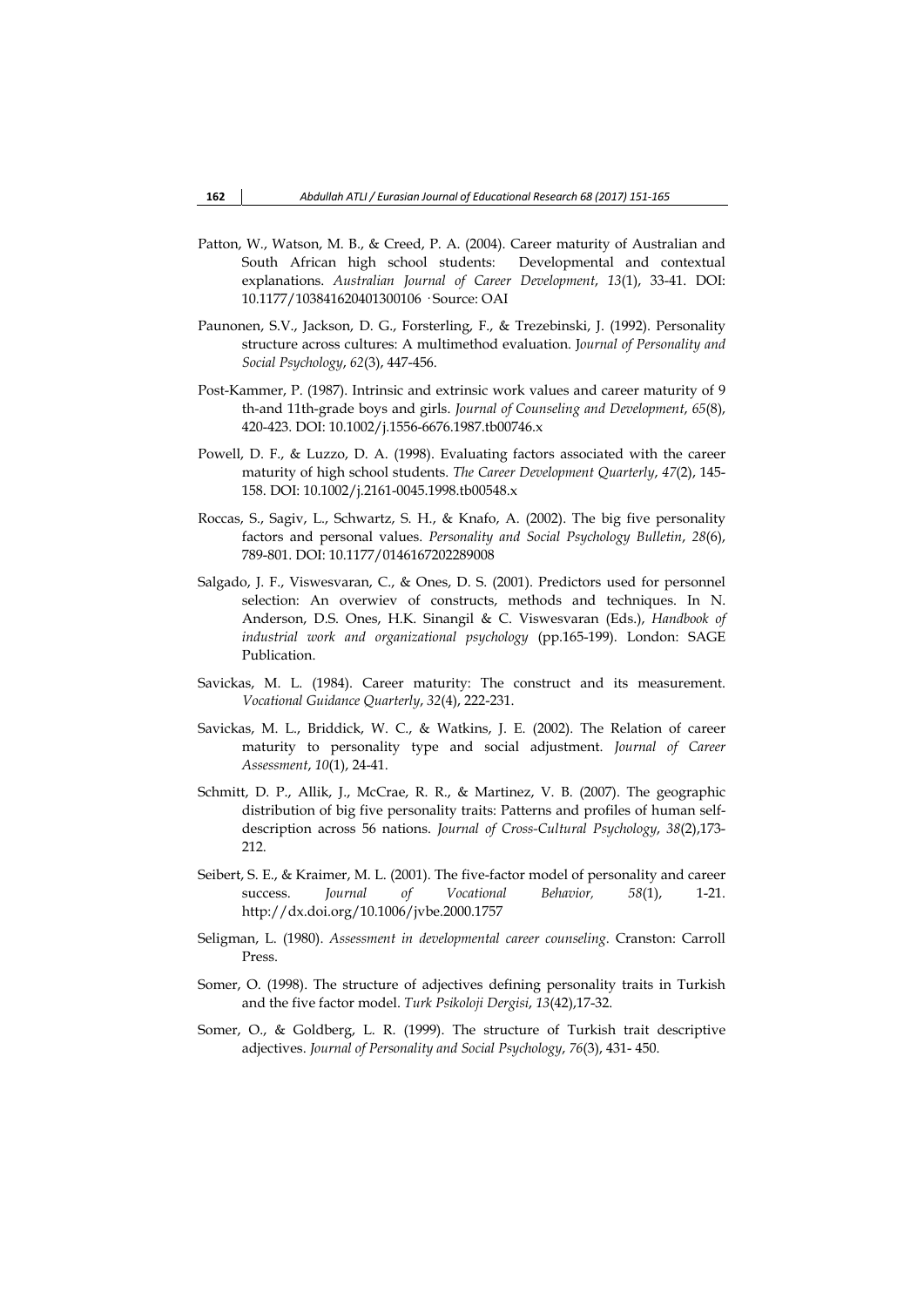- Super, D. E. (1977). Vocational maturity in mid-career. *Vocational Guidance Quarterly*, *25*(4), 294-302. DOI: 10.1002/j.2164-585X.1977.tb01242.x
- Super, D. E., & Overstreet, P. L. (1960). *The vocational maturity of ninth grade boys.* New York: Bureau of Publications.
- Watson, D., & Clark, L. A. (1992). On traits and temperament: General and specific factors of emotional experience and their relation to the five-factor model. *Journal of Personality*, *60*(2), 441-476. DOI: 10.1111/j.1467-6494.1992.tb00980.x

## **Mesleki Olgunluğun Yordayıcısı Olarak Beş Faktör Kişilik Özelliği**

### **Atıf**

Atli, A. (2017). Five-factor personality traits as predictor of career maturity. *Eurasian Journal of Educational Research*, 68, 153-167, http://dx.doi.org/10.14689/ejer.2017.68.8

# **Özet**

*Problem Durumu:* Türkiye'de öğrencilerin meslek tercihlerinin belirginleşmeye başlaması lise döneminde olmaktadır. Ancak öğrencilerin bu tercihlerini kendi yetenek, ilgi, değer ve kişilik özellikleri gibi temel faktörleri dikkate alarak yaptıklarını söylemek oldukça güçtür. Türkiye'de mesleklere yüklenen değerler, iş bulma olanakları gibi faktörler nedeni ile öğrencilerin lise tercihleri biçimlenmektedir. Öğrencilerin meslek seçimlerini daha sağlıklı yapabilmeleri için yeterli mesleki olgunluğa sahip olmaları gerekir. Lise öğrencilerinin kişilik özelliklerinin mesleki olgunluk düzeyi üzerindeki etkisinin belirlenmesi farklı kişilik yapılarına sahip lise öğrencileri için mesleki rehberlik ve danışmanlık uygulamalarına katkı sağlayacaktır. Meslek seçiminin doğru yapılabilmesi için bazı temel yetkinliklere ihtiyaç vardır. Bu yetkinliği ifade eden kavram mesleki olgunluk kavramıdır. Mesleki olgunluk kavramı genel olarak meslek seçimi ile ilgili planlar yapabilme, mesleklere ilişkin farkındalık sahibi olma ve meslek seçimi sorumluluğunu üstlenebilme olarak tanımlamaktadır. Mesleki olgunluk üzerine yapılan çalışmalarda kişilik özelliklerinin etkisinin incelendiği araştırma sayısı çok az sayıdadır.

Bireyin meslek seçiminde dikkate alınması gereken özelliklerinden biri de kişilik özellikleridir. Kişilik, bir bireyin değişik durumlarda nasıl davranacağının belirlenmesinde etkilidir. Bu açıdan bakıldığında kişilik, bireyin mesleki kararını, meslek seçimini, iş performansını ve mesleki doyumunu etkiler. Kişilik, bireyi diğerlerinden ayıran düşünsel, duyuşsal ve davranışsal farklılıklar olarak tanımlanmaktadır. Kişiliğin açıklanması ve tanımlanması ile ilgili literatürde birçok yaklaşım öne sürülmektedir. Bu yaklaşımlardan biri de özellik yaklaşımıdır. Beş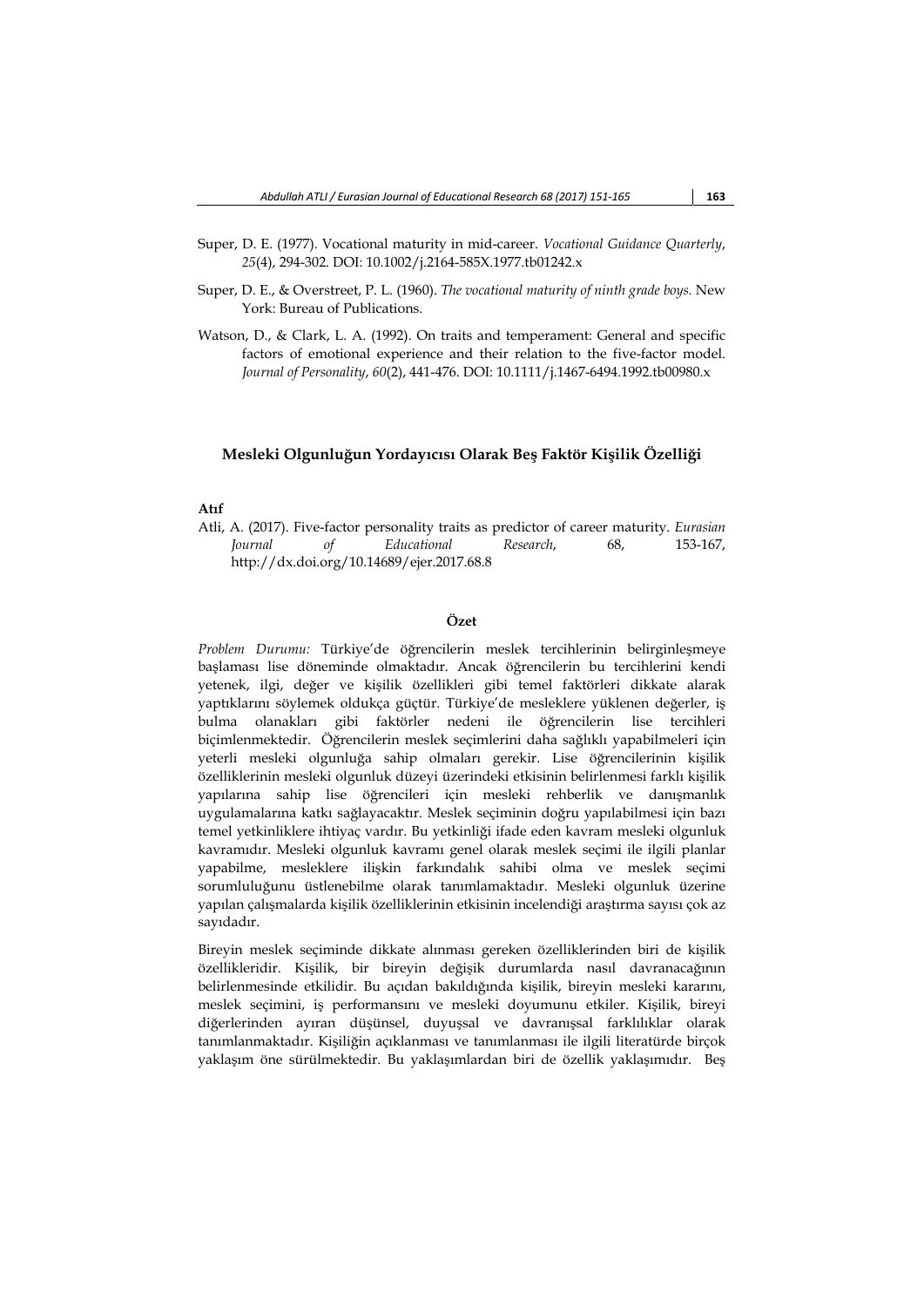faktör kişilik yapısı temel bazı özellikler çerçevesinde yapılandırılması konusunda görüş ayrılıkları içerse de genel kabul gören bir yapı olarak değerlendirilebilir. Beş faktör modelinde kişilik özellikleri dışadönüklük, nevrotizm, uyumluluk, sorumluluk ve açıklık boyutlarında değerlendirilmektedir. Dışadönük kişilik tipindeki bireyler, pozitif duygulara sahip girişimci ve sosyal ilişkileri güçlüdür. Bu bireyler farklı kültürden olan kişilere açık ve sosyal uyum düzeyleri yüksektir. Nevrotizm boyutunun kişilik özelliklerine sahip olan bireyler stres içeren durumlarda hemen etkilenirler. Zorluklarla baş etme becerileri düşük olduğundan duygusal anlamda tepkili ve reaktiftirler. Yaşadıkları duygu değişimleri nedeniyle sıklıkla depresyon, anksiyete ve öfke yaşarlar. Uyumluluk kişilik özelliklerine sahip olan bireyler, sosyal ilişkilerinden nazik, sevecen, iş birliği halinde çalışmayı tercih eden bir kişilik yapısı sahiptirler. Sorumluluk boyutunun kişilik özelliklerine sahip olan kişiler davranışlarında dikkatli, iç disiplini yüksek ve benzer davranışlar sergileme konusunda tutarlı, özenli ve sorumluluk düzeyi yüksek özellikler gösterirler. Son olarak açıklık kişilik özelliğine sahip bireyler meraklı, çok yönlü düşünebilen, yaratıcı, çevredeki değişimlere duyarlı, hayal gücü yüksek, yeniliklere açık ve risk alabilen kişililerdir. Bu araştırma farklı kişilik özelliklerine sahip lise öğrencilerinin mesleki olgunluk düzeylerinin belirlenmesinde literatüre katkı sağlayacağı düşünülmektedir. Bu araştırma sonuçları okullarda çalışan okul rehber öğretmenlerinin hangi kişilik özelliklerine sahip öğrencilerin meslek seçimi ile ilgili daha fazla yardıma ihtiyaç duyduklarını belirlemeyi kolaylaştıracaktır.

*Araştırmanın Amacı:* Bu tarama çalışmasının amacı lise öğrencilerinin beş faktör kuramına dayalı kişilik özellikleri (dışadönüklük, nevrotizm, uyumluluk, sorumluluk ve açıklık) ile mesleki olgunluk düzeyleri arasındaki ilişkiyi incelemektir. Aşağıda yer alan soruları cevaplamak için 429 lise öğrencisinden sağlanan veriler kullanılmıştır.

- Lise öğrencilerinin kişilik özellikleri ile mesleki olgunluk düzeyleri arasındaki korelasyon düzeyi nedir?
- Lise öğrencilerinin kişilik özellikleri mesleki olgunluklarını ne düzeyde yordamaktadır?

*Araştırmanın Yöntemi*: Bu araştırma ilişkisel tarama modelinde, nicel bir araştırmadır. Araştırmanın evreninin Malatya ili Yeşilyurt merkez ilçesinde bulunan 15119 lise öğrencileri oluşturmaktadır. Araştırmanın örneklemini 248'i kız (58%) ve 181'i erkek (42%) erkek toplam 429 lise öğrencisinden oluşmaktadır. Örneklemin 39'u (9%) dokuzuncu sınıf, 128'i (%30) 10.sınıf ve 262'si (%61) 11.sınıf öğrencilerinden oluşmaktadır. Araştırma kapsamında öğrencilerin mesleki olgunluk düzeylerini ölçmek için "Mesleki Olgunluk Ölçeği" kullanılmıştır. Öğrencilerin kişilik özelliklerinin ölçülmesinde ise, "Beş Faktör Kişilik Özellikleri Testi" kullanılmıştır. Araştırmanın amacı doğrultusunda değişkenler arasındaki ilişkileri belirlemek için korelasyon analizi; bağımsız değişkenlerin her birinin tek başına mesleki olgunluk üzerindeki yordayıcı etkisini incelemek için çoklu regresyon analizi kullanılmıştır.

*Araştırmanın Bulguları:* Mesleki olgunluk ile kişilik tipleri arasındaki ikili korelasyonlar değerleri -.29 ile .40 arasında değişmektedir. Mesleki olgunluk ile